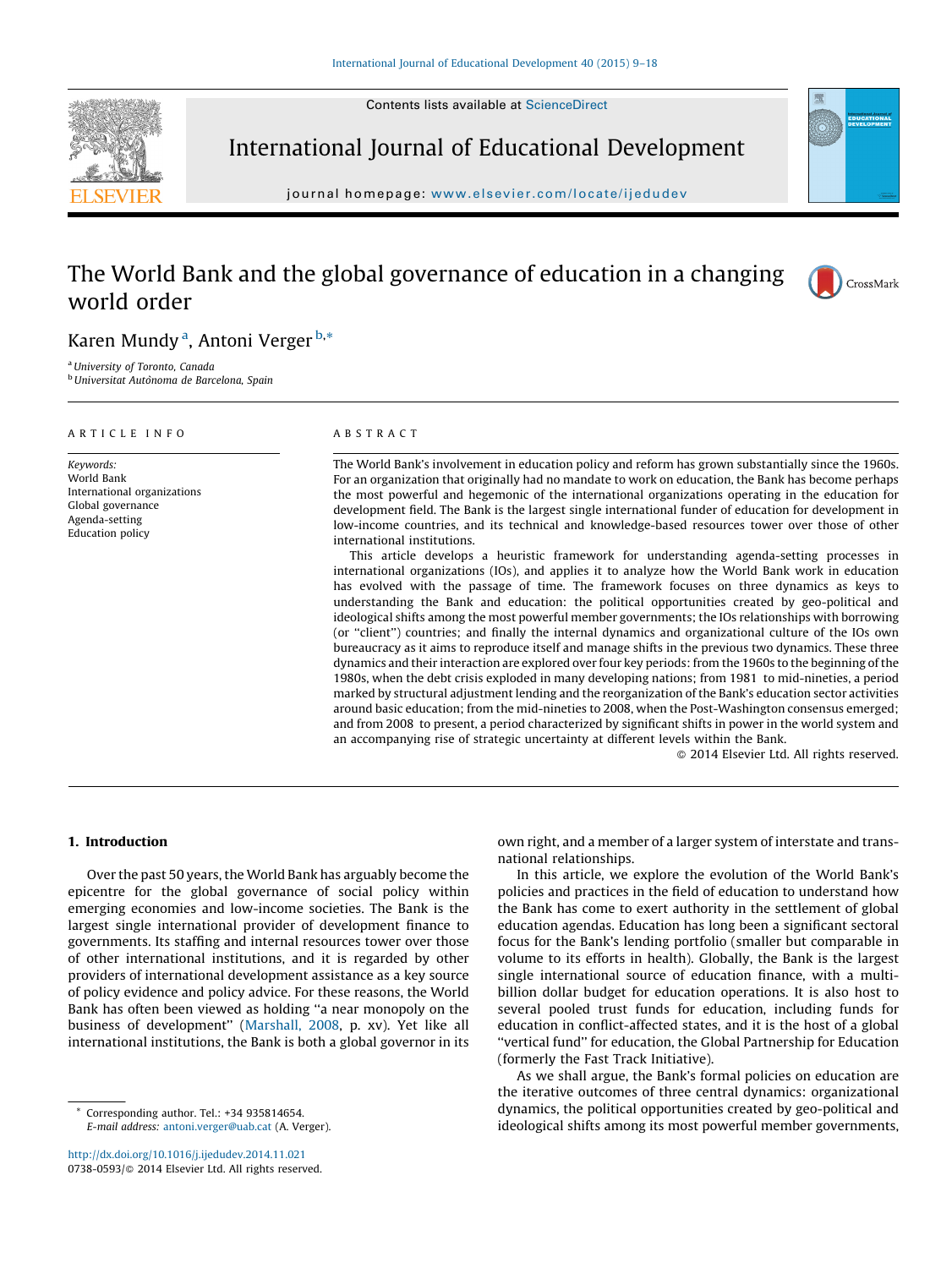and the Bank's relationships with its borrowing (or ''client'') member governments (on whose willingness to borrow the Bank depends). This article explores how these three dynamics interact in the constitution of the Bank's educational activities and policies in four key periods: from the 1960s to the beginning of the 1980s, when the debt crisis exploded in many developing nations; from 1981 to mid-nineties, a period marked by structural adjustment lending; from mid-nineties to 2008, when the Post-Washington consensus emerged; and from 2008 to present, characterized by a loss of strategic focus and uncertainty at different levels within the Bank.

# 2. Conceptual framework

Three approaches from the field of international relations have dominated the study of international organizations (IOs): realism, institutionalism and constructivism. In conventional realist theories, IOs are seen as instruments at the service of the interests of powerful states; accordingly, it is assumed that IOs' policies change and evolve as a consequence of the will of their (most powerful) members. Taking this state centric approach a step further, neoliberal institutionalism conceives IOs as rational institutions created by states to reinforce cooperation and reduce transaction costs in an increasingly interdependent world ([Rittberger](#page--1-0) and [Zangl,](#page--1-0) 2006).

Constructivism, for its part, is more oriented towards unpacking agency and social relations within IOs and between IOs and a broader world polity. This theoretical perspective goes beyond a state-centric approach to IOs, and focuses on the role played by international bureaucracies and other non-state actors, as well as the cultural and ideational factors that shape political outcomes in the global arena (Barnett and [Finnemore,](#page--1-0) 2004). Constructivists observe that even when IOs are created to serve member-states, with the passage of time, they evolve into autonomous sources of power. As bureaucracies, IOs often have sufficient autonomy to interpret and redefine their own broad mandate and, at the same time, to influence country members' decisions and preferences. Organizational culture is a key concept for constructivists when understanding the dynamics of policy change and reproduction in IOs. It can be defined as the ''shared ideologies, norms and routines that shape staff members' expectations about how agendas are set, mandates are operationalized, projects are implemented and evaluated, and what staff behaviour will be rewarded or punished in promotions and demotions'' [\(Nielson](#page--1-0) et al., 2006, p. 109).

In this paper, we adopt the notion advanced by [Nielson](#page--1-0) et al. [\(2006\)](#page--1-0) of bridging the rationalist-constructivist divide. The rationalist approach contributes to a more sophisticated understanding of principal and agent relationships that influence IOs' outcomes, and can complement the constructivist framework. To operationalize such an approach, three central dynamics need to be analyzed. These dynamics can be analyzed independently, although they are mutually constitutive and, in ontological terms, they are intertwined in the everyday activities at the Bank.

(1) The first dynamic is the relationship between the Bank and its most powerful member states. As an organization the Bank was set in motion by the winners of World War II, and has since been dominated by the liberal polities and industrialized economies of the OECD. As might be expected within a rationalist/realist paradigm, the Bank has had to respond to these states and to their changing demands and priorities [\(Abbott](#page--1-0) and Sindal, 2005). However, the rise of new world powers is shifting the constellation of powerful states within the Bank, while the emergence of global civil society advocates, critical of Bank activities, has also added a new complexity to the Bank's external authorizing environment. In this new universe, a ''second level'' of political responsiveness evolves when civil society pressures powerful governments to mandate new norms for World Bank activities (O'Brien et al., 2000; [Putnam,](#page--1-0) 1988).

(2) At the same time, the Bank bureaucracy has enjoyed considerable autonomy and room for manoeuvre. The Bank's most powerful member governments have not always converged in their views about development. At important moments they have faced uncertainty about the best ways forward. This creates an important opportunity for autonomy that is amplified by the fact that among development IOs, the Bank has a unique degree of financial autonomy (derived from its call on initial capital commitments from rich world members) and legitimacy (derived from its claims to scientific rationality and political neutrality) (cf. [Finnemore,](#page--1-0) 1996).

Such autonomy has been used at two levels within the Bank. Starting with Robert McNamara, Bank presidents have played an important role in reshaping both the Bank's mandate as well as the wider global policy agenda for international development. Policy entrepreneurship also thrives at a second level: among technical staff within specific policy fields. Bank staff operate within a context characterized by ingrained organizational imperatives and norms (such as the longstanding dominance of the discipline of economics in decision-making and the ''pressure to lend''). Nonetheless, in social policy fields like education, for example, or pension reform, staff often use Bank resources to build both internal (to the Bank) and transnational policy networks and epistemic communities that influence global agenda setting (see Haas, 2004; [Verger,](#page--1-0) 2012; Ornstein, 2008; Broad, 2006; Weaver, 2008; [Finnemore,](#page--1-0) 1996). Thus, the second set of dynamics we will explore are the complex patterns of institutional autonomy, organizational culture and bureaucratic path dependency that have shaped the character of the Bank's education sector work.

(3) Finally, we explore the Bank's relationships with middle and low-income borrowing countries. From the Bank side, lending conditionality has been a central but evolving mechanism for managing this relationship; the Bank increasingly utilizes soft power mechanisms (like benchmarking, technical assistance, dissemination of ideas) as a way of framing and influencing the preferences of member countries (Stone and [Wright,](#page--1-0) 2007; [Marshall,](#page--1-0) 2008; World Bank, 2005). It should not be assumed however, that the Bank's relationship with borrowing countries is only driven by the Bank. To survive, the Bank must lend and countries must be willing to borrow. Complex patterns of decision-making, involving both rational dimensions on the part of borrowing countries (such as the existence of financing alternatives and other strategic considerations), and cultural features (such as the match between national policy models and the policy models promoted by the Bank's policy entrepreneurs) shape the Bank's relationships with borrowers.

The combination of these three dynamics constitutes a heuristic framework that fosters structured analysis of the evolution of the World Bank's work throughout this paper.

### 3. The World Bank and education: origins of a mandate

Formed as a kind of credit union among sovereign states in the period after World War II, the International Bank For Reconstruction and Development (IBRD), known today as the World Bank, initially focused on economic reconstruction and development in Europe. The Bank gradually emerged as a global governor in social policy fields during the 1960s, when the organization became a central provider of development finance to newly post-colonial states. Under Robert McNamara's presidency (1968–1981), the